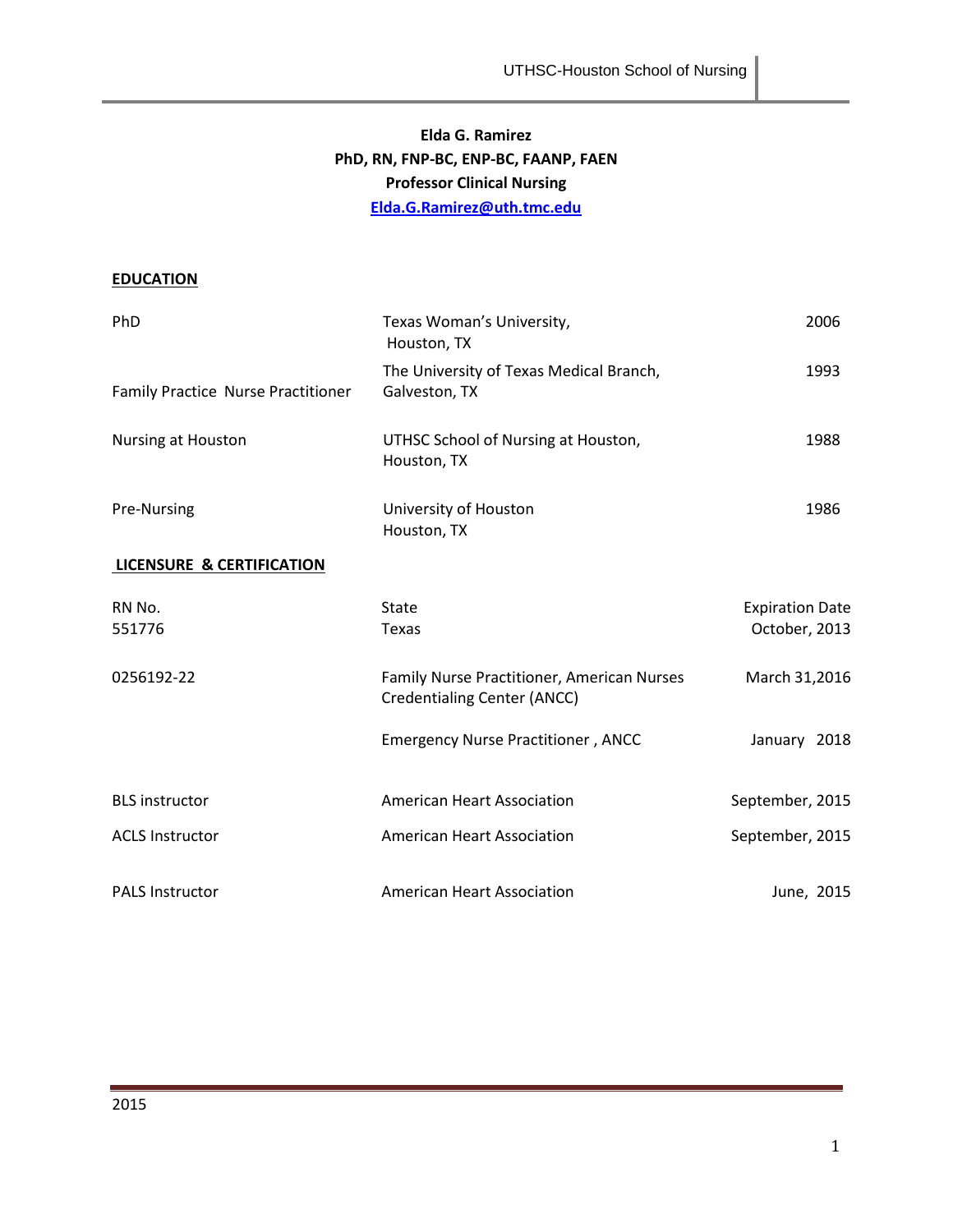# **PROFESSIONAL EXPERIENCE**

| The University of Texas-Houston<br>School of Nursing, Houston, TX                                             | Assistant Professor, Emergency Care                                                                                   | 1998-2009              |
|---------------------------------------------------------------------------------------------------------------|-----------------------------------------------------------------------------------------------------------------------|------------------------|
| University of Texas Health Science<br>Center, Houston, TX                                                     | Director Division of Emergency Care                                                                                   | 2003-2008              |
| University of Texas Health Science<br>Center, Houston, TX                                                     | Director Simulation Clinical Performance Lab and<br><b>Emergency Concentration NP</b>                                 | 2008-2011              |
| University of Texas Health Science<br>Center, Houston, TX                                                     | Associate professor clinical nursing (February,<br>2009) coordinator Emergency/Trauma<br>Concentration                | 2009 - present         |
| University of Texas Health Science<br>Center, Houston, TX                                                     | <b>Professor Clinical Nursing</b>                                                                                     |                        |
| <b>CLINICAL POSITIONS</b>                                                                                     |                                                                                                                       |                        |
| Institution                                                                                                   | Position title                                                                                                        | <b>Inclusive Dates</b> |
| Memorial Hermann Southeast,<br>Southwest, Memorial City,<br>Woodlands, and Northwest<br>emergency departments | Credentialed with Emergency Consultants Inc.<br>physician staffing group (Nurse Practitioner)                         | $1998 - 2008$          |
| <b>Memorial Hermann Southeast</b><br>emergency and South Oaks intake<br>facility                              | Credentialed with: EmCare physician staffing<br>group (Nurse Practitioner)                                            | 1996-1998 then<br>2005 |
| Memorial Hermann Hospital                                                                                     | Credentialed with: University of Texas Health<br>Science Center Medical School- Department of<br>Emergency Medicine - | 2002 - 2014            |
|                                                                                                               | Department of Acute Care Surgery - Trauma<br>Service - (Nurse Practitioner                                            | 2011-2013              |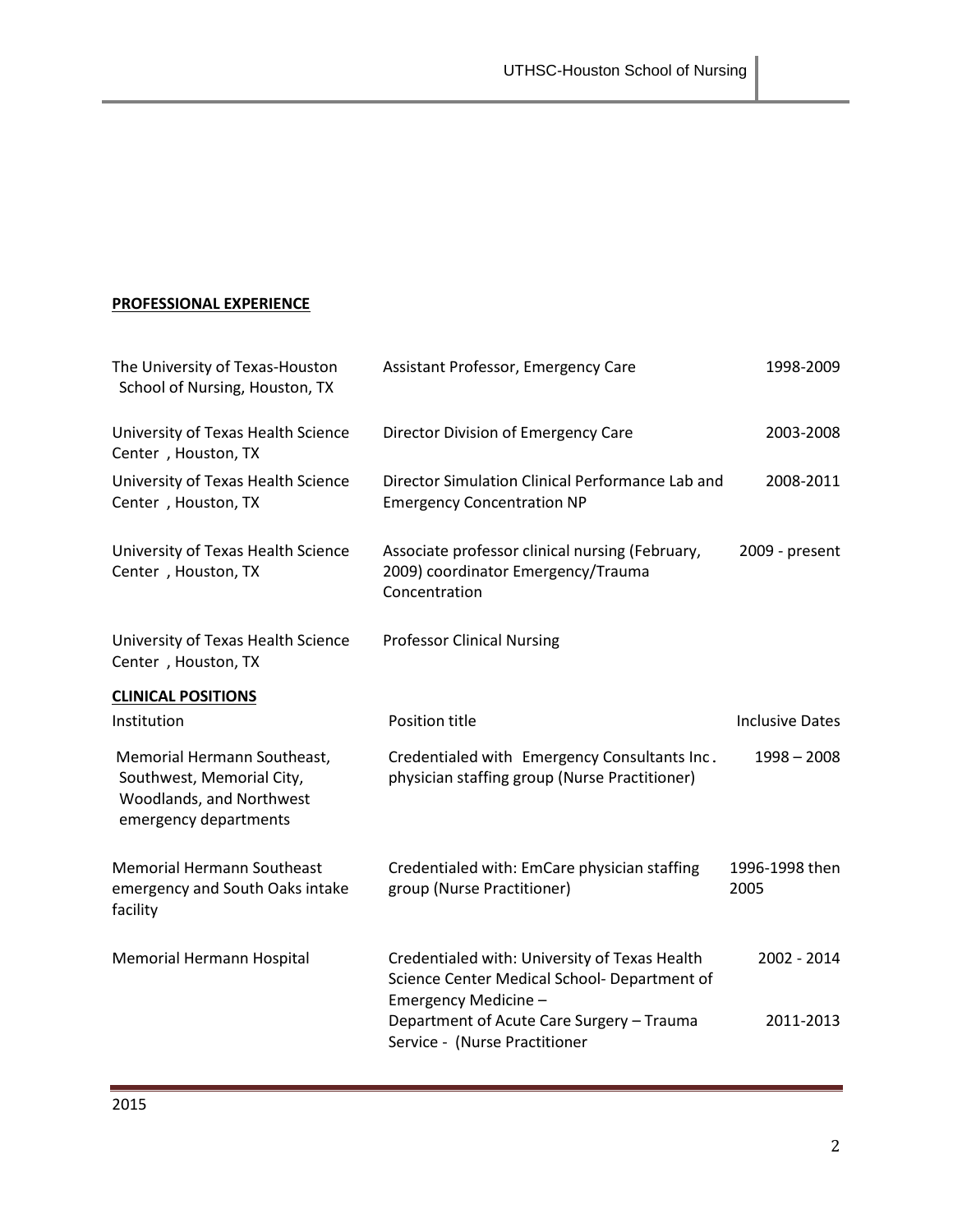|                                                                                                                    | Director Nursing for George R. Brown Katrina<br>evacuation                | 2005         |
|--------------------------------------------------------------------------------------------------------------------|---------------------------------------------------------------------------|--------------|
| Memorial Hermann System (Team<br>Health: privileges at Memorial<br>Hermann Northwest, Memorial City,<br>Southwest) | Clinical Practice Emergency - Nurse Practitioner                          | 1998-Present |
| (privileges LBJ hospital Emergency<br>Department) Houston, TX                                                      | UTHSC - Houston Medical School Department of<br><b>Emergency Medicine</b> | 2003-Present |
| Ben Taub Emergency Department-<br><b>Nurse Practitioner</b>                                                        | Baylor College of Medicine-Department of<br><b>Emergency Medicine</b>     | 2012-Present |
| <b>HONORS &amp; AWARDS</b>                                                                                         |                                                                           |              |
| Induction                                                                                                          | Sigma Theta Tau, Zeta Pi Chapter, Houston, TX                             | 1987         |
| National Hispanic Scholarship Fund                                                                                 |                                                                           | 1988         |
| National Dean's list                                                                                               |                                                                           | 1988         |
| <b>Outstanding Young Women of America</b>                                                                          |                                                                           | 1991         |
| <b>Nursing Practice Award</b>                                                                                      | Sigma Theta Tau International, Zeta Pi Chapter,<br>Houston, TX            | 1999         |
| Healthweek Health Care Excellence<br>Award                                                                         | Healthweek                                                                | 1999         |
| McGovern Teaching Excellence Award                                                                                 | The University of Texas School of Nursing at<br>Houston, Houston, TX      | 2000         |
| Nomination McGovern Teaching<br><b>Excellence Award</b>                                                            | The University of Texas School of Nursing at<br>Houston, Houston, TX      | 2002         |
|                                                                                                                    |                                                                           |              |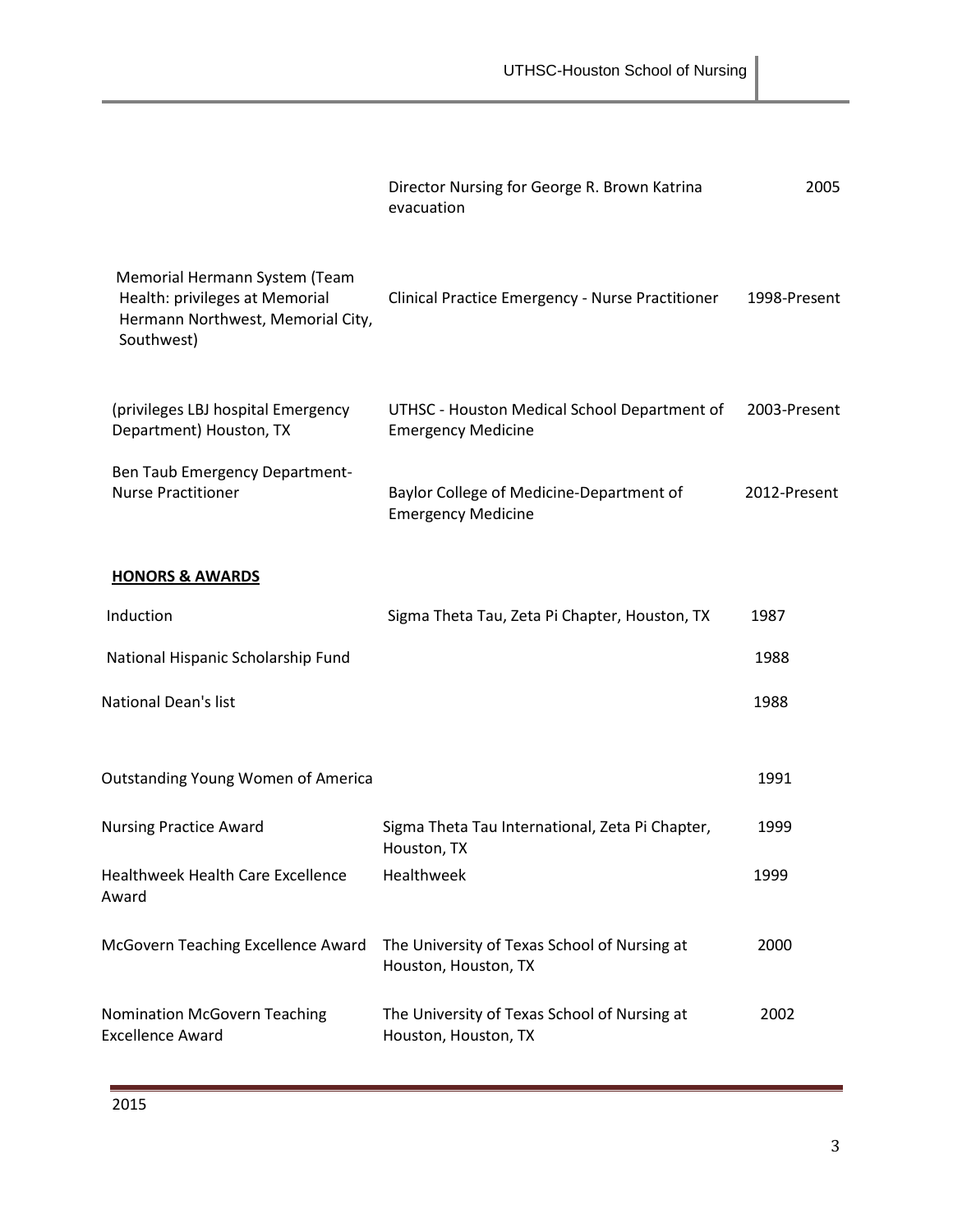| <b>Nursing Practice Award</b>                            | Nomination McGovern Teaching Excellence Award                                          | 2004 |      |
|----------------------------------------------------------|----------------------------------------------------------------------------------------|------|------|
| <b>Community Nurse Recognition Award</b>                 | The University of Texas School of Nursing at<br>Houston, Houston, TX<br>Partners Group | 2006 |      |
| Volunteer recognition award for<br>Katrina work          | University of Texas Health Science Center Houston                                      | 2006 |      |
| Fellow                                                   | The American Academy of Nurse Practitioners                                            |      | 2006 |
| Senior Fellow                                            | American Leadership Forum Medical Class I                                              |      | 2007 |
| <b>Practice Award</b>                                    | Sigma Theta Tau Zeta Pi                                                                |      | 2009 |
| "20 Outstanding Nurses"                                  | <b>Texas Nurses Association</b>                                                        |      | 2009 |
| <b>Emergency Nurses Association</b>                      | Frank L. Cole Nurse Practitioner National Award                                        |      | 2009 |
| University of Texas Medical Branch<br>Alumni Association | <b>Hall of Fame Award</b>                                                              |      | 2013 |
| Fellow                                                   | <b>Academy Emergency Nursing</b>                                                       |      | 2013 |
| Member                                                   | Consortium on Aging                                                                    |      | 2014 |

## **RESEARCH**

Cole, F.L. & **Ramirez**, E. (2000). Procedures performed by nurse practitioners in emergency departments.

Cole, F.L. & **Ramirez**, E. (2000).Procedures taught in Family Nurse Practitioner programs in the United States. Funded by the Houston Endowment for Collaborative Nursing Research.

Ramirez, E., PSYCHOMETRIC TESTING: NURSE PRACTITIONER TREATMENT COMPETENCY INSTRUMENT (NPTCI) AS APPLIED IN ADVANCED EMERGENCY PRACTICE, 2006, Dissertation

**Ramirez, E.,** Hoyt, S., Coyne, B., Smith-Peard, A., Emergency Nurses Association (ENA). (2008). NP Delphi Study: Competencies and Skills for Practice in Emergency Care. ENA NP Validation committee.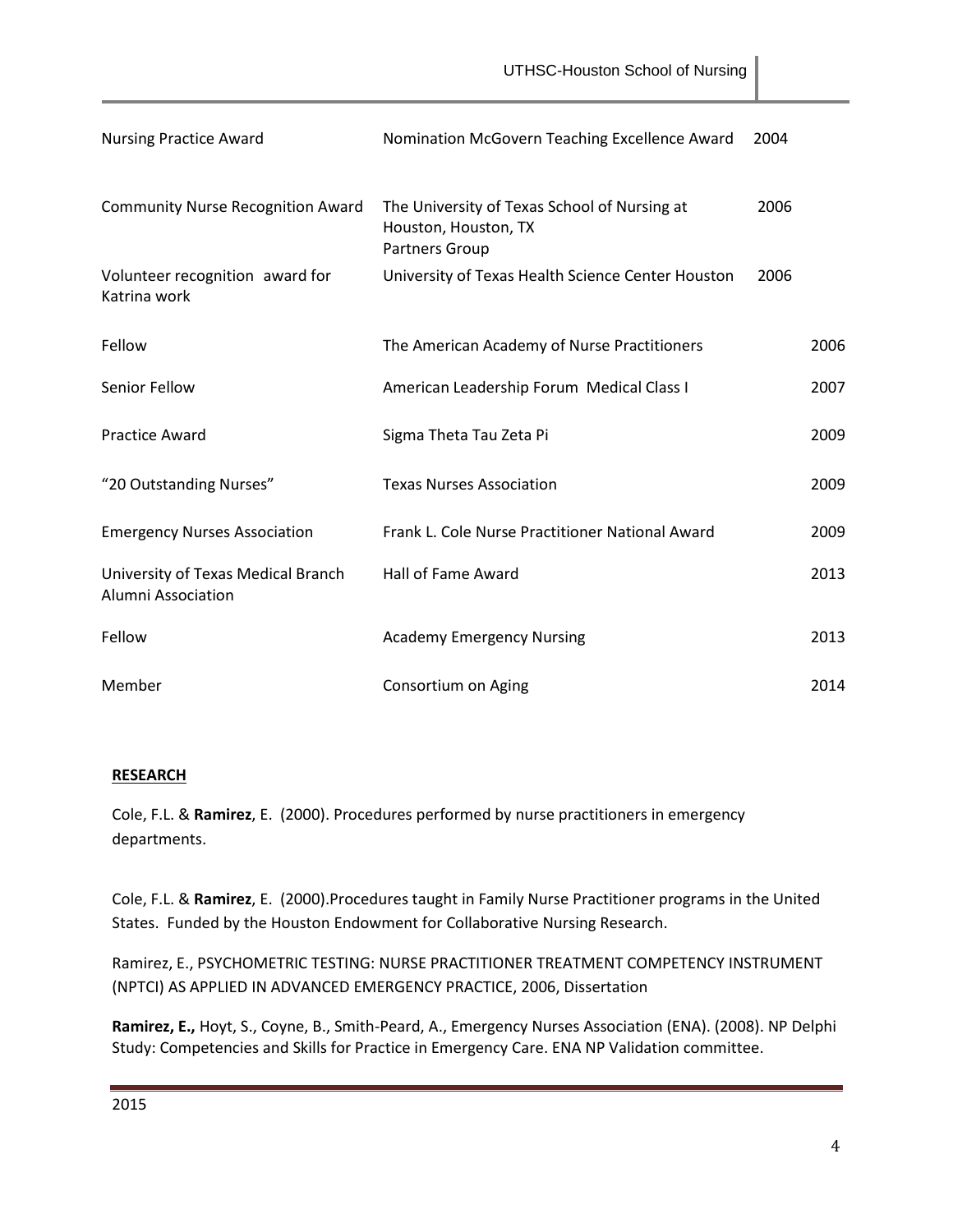## **GRANTS**

## **Grants Other**

Cole, F.L., **Ramirez**, E., & Luna-Gonzales, H. (1995). Emergency/Ambulatory Care Nurse Practitioner. Funded by the Department of Health and Human Services, Health Resources and Services Administration, Bureau of Health Professions, Division of Nursing, Advanced Nurse Education Grants, July 1, 1996 - June 30, 1999, #1-D23-NU-01193-01. \$613,864.00 (Direct Costs).

Cole, F.L. & **Ramirez**, E. (1999). Emergency/Ambulatory Care Nurse Practitioner. Submitted to Department of Health and Human Services, Health Resources and Services Administration, Bureau of Health Professions, Division of Nursing, Advanced Nurse Education Grants, for a 2 year competing renewal. Approved, Not funded.

Cole, F.L. & **Ramirez**, E. (2000). NP Education for Primary Care Practice in Rural EDs. Submitted to Department of Health and Human Services, Health Resources and Services Administration, Bureau of Health Professions, Division of Nursing, Advanced Nurse Education

Cole, F.L. & **Ramirez**, E. (2001). NP Education for Primary Care Practice in Rural EDs. Funded by the Department of Health and Human Services, Health Resources and Services Administration, Bureau of Health Professions, Division of Nursing, Advanced Nurse Education Grants, July 1, 2001 - June 30, 2004, #1-D09-HP-00181-01, \$509,334.00 (Direct Costs

**Ramirez**, E., (2007). Online Emergency Nurse Practitioner Post master's Program. Submitted to Department of Health and Human Services, Health Resources and Services Administration, Bureau of Health Professions, Division of Nursing, Advanced Nurse Education Grants. HRSA

**Ramirez, E.,** (2010) HRSA-10-171 ARRA - EQUIPMENT TO ENHANCE TRAINING FOR HEALTH PROFESSIONALS- ADVANCED EDUCATION NURSING PROGRAM Enhance the education of acute care nurse practitioners (ACNP) students and nurse anesthetist (NA) students.\$150,000.00 Not Funded

**Ramirez, E.,** (2010) Nursing Innovation Grant Program Texas Higher Education Coordinating Board Preparing "Pacesetter" nursing students for clinical practice using multimodal simulation \$ 180,836 Not funded

**Ramirez, E**., (2012). Emergency and Trauma Care Educational Partnership Program- Texas Higher Education Coordinating Board: Funded \$891,611.00

**Ramirez, E.**, (2014). Emergency and Trauma Care Educational Partnership Program- Texas Higher Education Coordinating Board: Funded \$1,100,000.00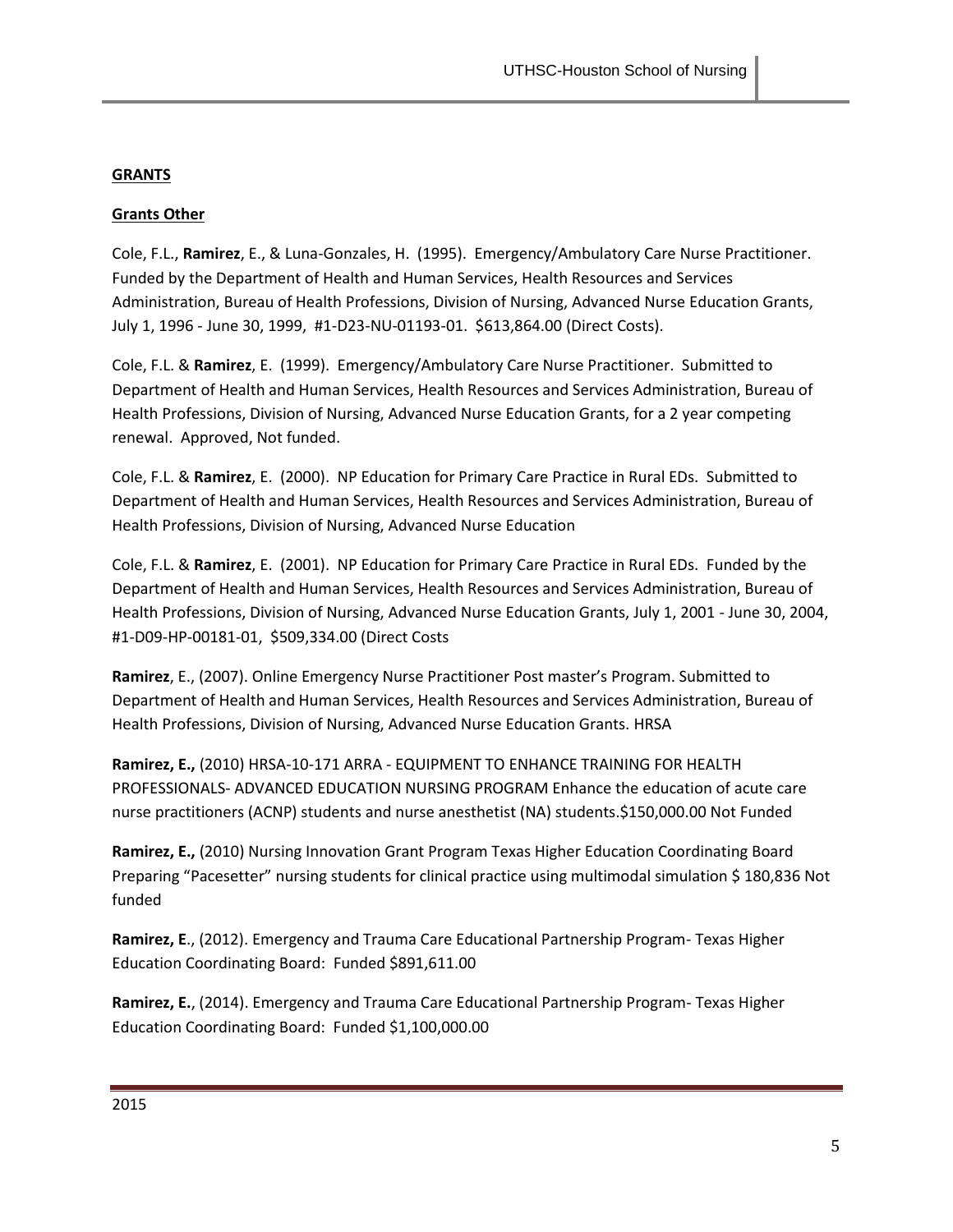## **Research Grants**

**Ramirez**, E., (2006)Texas Woman's University research award for dissertation \$500.00

**Ramirez**, E.,(2006).Sigma Theta Tau Zeta Pi Chapter research award \$5000.00 for dissertation

**Ramirez,** E., (2006). Dissertation Title: "Psychometric Testing: Nurse Practitioner Treatment Competency Instrument in Emergency Practice" funded \$9,889.00 for dissertation PARTNERS

**Ramirez**, E., Kwon, S. Fall 2008, "Utilization of Simulation for Competency-Based Evaluation of Nurse Practitioners" submitted and funded begin, \$10,000.00 PARTNERS

**Ramirez**, E., Kwon, Spring 2010, "Educating Senior Nursing Students in TRAUMA Care Utilizing Simulation" Ramirez, E., Wilden D., Spring 2012, "

Funded \$15,000, from: The Laerdal Foundation for Acute Medicine.

Ramirez, E., (2012). Emergency and Trauma Care Educational Partnership Program- Texas Higher Education Coordinating Board: Funded \$891,611.00, E., "VTE in the Solid Organ Trauma Patient" - Funded: \$9,053.00 PARTNERS

### **PUBLICATIONS**

## **Books & Chapters**

- **Ramirez**, E., (2003). Management of Asthma Emergencies. *The Nursing Clinics of North America*. 38, p.713-724
- Keough, V.A, Cole, F.L., Jennrich, J.A., & **Ramirez**, E. (2003). Emergency Nurse Practitioners. In V.A. Keough (Ed.), *Advanced Practice Nursing: Current Issues in Emergency Care* (pp. 57-62). Dubuque, Iowa: Kendall/Hunt Publishing.
- Nies & McEwen, (2005) Community/Public Health Nursing, 4th Edition. *Cultural Diversity and Community Health Nursing* (chapter additions and updates)

Emergency Nursing Association. (2007). Emergency Nursing Core Curriculum 6<sup>th</sup> edition. Wounds and *Wound Management*. Elsevier Science.

### **Publications**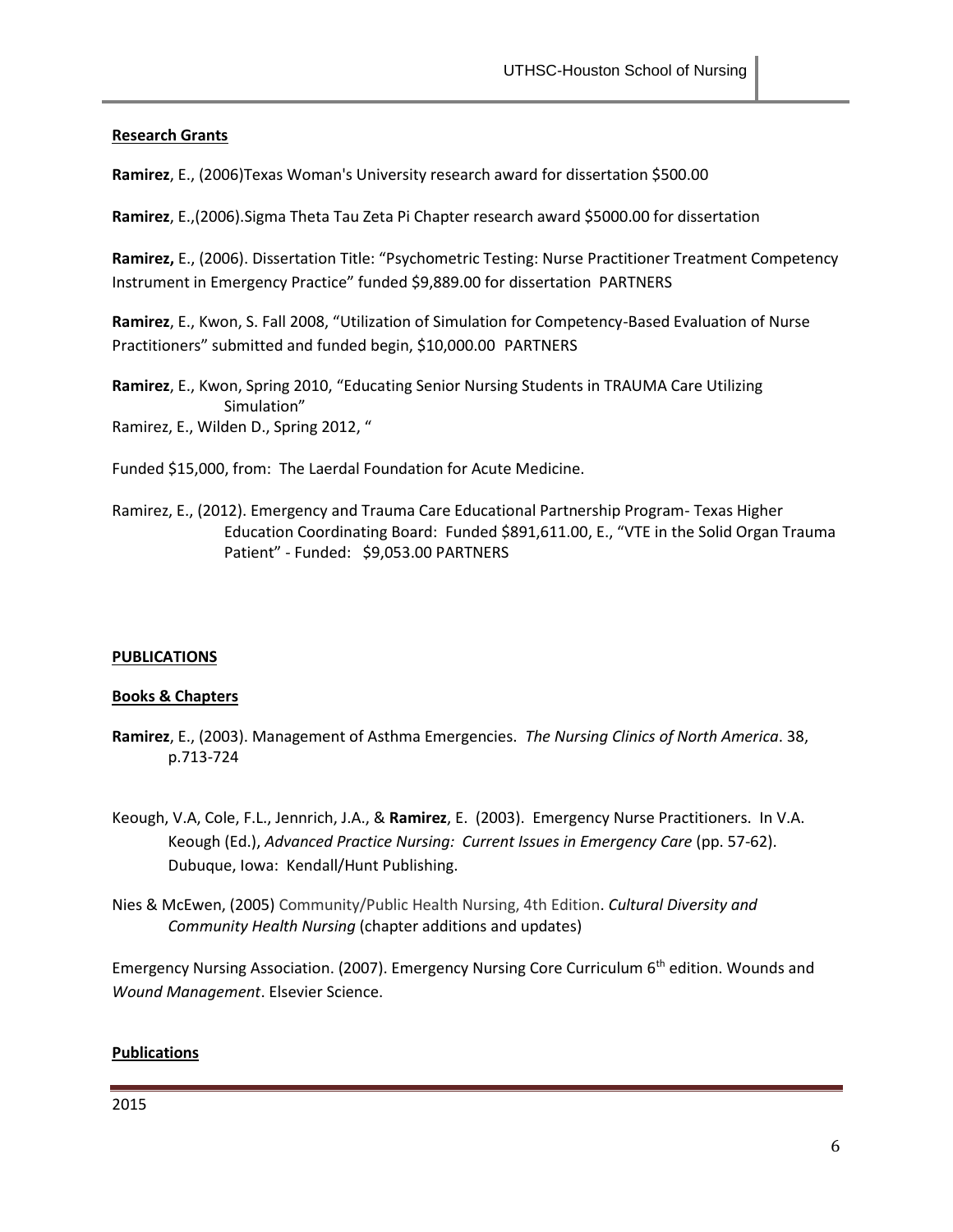**Ramirez**, E., A personal perspective: Nurse practitioner in the emergency department. Journal of Emergency Nurses Association, 22, 538-540, 1996.

Cole, F. L., **Ramirez**, E., & Mickanin, J., Skill station models for teaching incision and drainage of abscesses,felons, and paronychia to emergency nurse practitioners, Journal of Emergency Nursing, 24, 455-456, 1998.

Cole, F. L., **Ramirez**, E., & Mickanin, J., Emergency nurse practitioner employment by a physician group vs. hospital, *Journal of Emergency Nursing*, 25, 3, 183-186, 1999.

Cole, F.L. & **Ramirez**, E. (1997). The emergency nurse practitioner: An educational model. *Journal of Emergency Nursing*, 23, 112-115.

Cole, F. L. & **Ramire**z, E., (1999). Evaluating an emergency nurse practitioner program for its relevance to the role, *Journal of Emergency Nursing*, 25, 6, 547-550,.

Cole, F.L. & **Ramirez**, E. (2000). Nurse practitioner autonomy in a clinical setting. Emergency Nurse,  $7(9)$ , 26-30

Cole, F. L. & **Ramirez**, E., (2000).Scope of practice for the emergency nurse practitioner, Emergency Nurses' Association.

Cole, F.L. & **Ramirez**, E. (2000). Assessing critical thinking of applicants to the Master of Science in Nursing emergency nurse practitioner option with clinical case scenario-based interviewing. Journal of Emergency Nursing, 26, 609-611.

Cole, F.L. & **Ramirez,** E. (2001). Standards of practice for the nurse practitioner in the emergency care setting. Des Plaines, IL: Emergency Nurses Association

Cole, F.L. & **Ramirez**, E. (2002). A profile of nurse practitioners in emergency care settings. *Journal of the American Academy of Nurse Practitioners*, 14, 183-187.

Cole, F.L. & **Ramirez**, E. (2003). Procedures taught in family nurse practitioner programs in the United States. *Journal of the American Academy of Nurse Practitioners*, 15, 40-44.

Cole, F.L., & **Ramirez**, E.G. (2005). Nurse practitioners in emergency care. Topics in Emergency Medicine, 27(2), 95-100

**Ramirez**, E., Cole, F. L.(2004). Preparing for Clinical NP Practice in an Emergency Care Setting. *Journal of Emergency Nursing. 30(2):176-178.*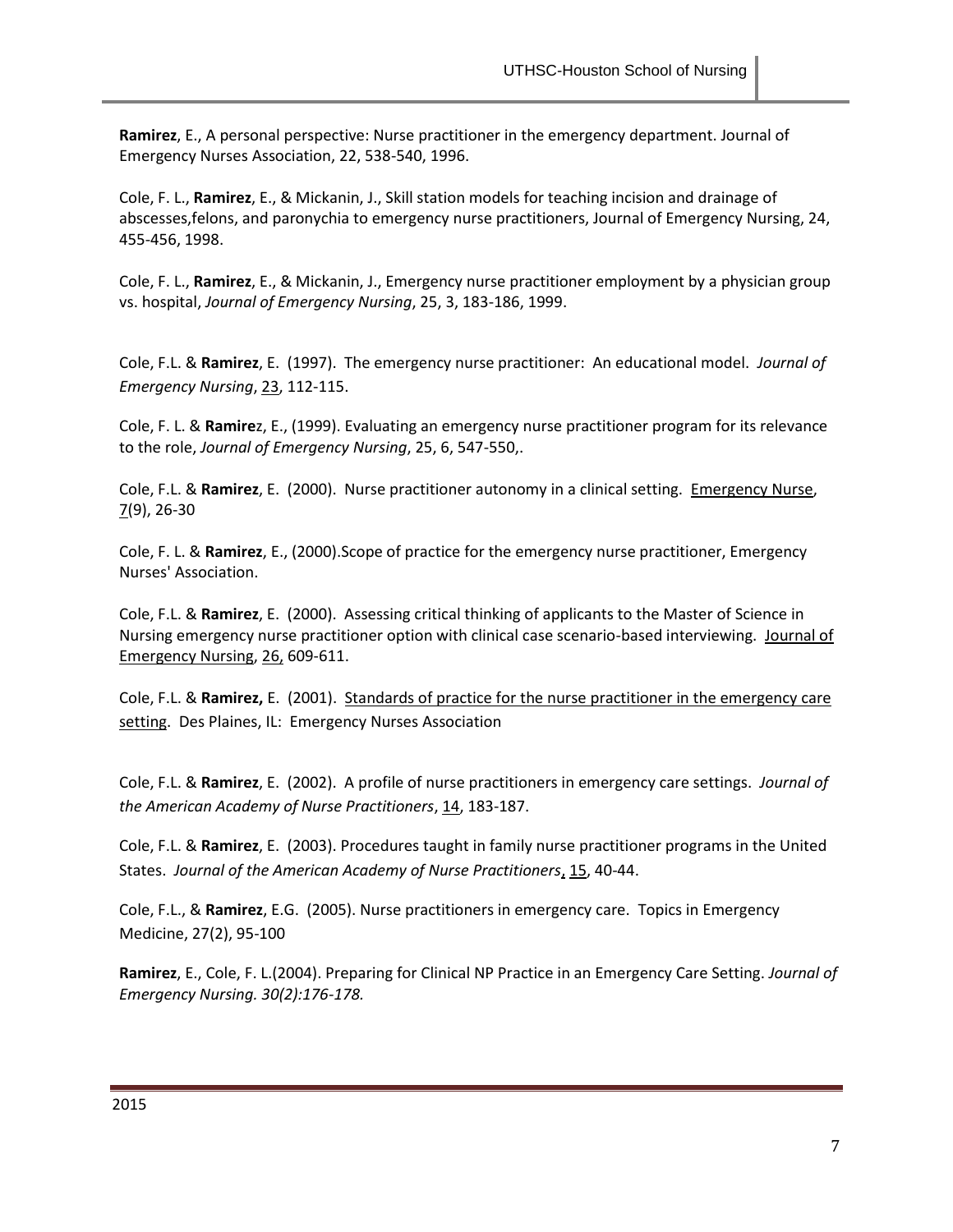Cole, L.; **Ramirez**, E,. (2005). Nurse Practitioners in Emergency Care. *Topics in Emergency Medicine.* 27(2):95-100.

**Ramirez**, E., Tart, K., Malecha., (2006). Developing nurse practitioner treatment competencies in the emergency department. *Advanced Emergency Nursing Journal.* 20(4): 346-359

Harris-Akers, S., **Ramirez**, E., (2007). Systemic Scleroderma. *Advanced Emergency Nursing Journal*. 29(2):131-139.

House, D., **Ramirez**, E., (2008). Emergency Management of Asthma Exacerbations. *Advanced Emergency Nursing Journa*l. 30(2):122-138

**Ramirez**, E., (2008).Management of Calcaneus Fractures In Emergency Care. *Advanced Emergency Nursing Journa*l. 30(3):201-208.

**Ramirez, E**., Flarity, K., (2009). Introduction to reading and clearing cervical spines for advanced practice nurses, Part I. *Advanced Emergency Nursing Journal.31(3). 190-203*

Flarity, K., **Ramirez, E**. (2009). Introduction to reading and clearing cervical spines for advanced practice nurses, Part I. *Advanced Emergency Nursing Journal. 31*(2). 101-11

Kincaid, R., **Ramirez, E.** (2012). Esophageal Rupture: Boerhaave Syndrome, *Critical Care Quarterly*. 35(2). 196-202

Ramirez, E., (2014). Adult Hand Injuries: Part 1. *Advanced Emergency Nursing Journal*

Ramirez, E., Editorial "Emergency Nurse Practitioner –Board Certification" *Advanced Emergency Nursing Journal.* 

## **PRESENTATIONS**

## **International**

**Ramirez**, E., Westernized nursing in developed countries, National Student Nurse Association Convention, National Student Nurse Association, Belo Horizante, Brazil 1993.

Mickanin, J., Cole, F. L., **Ramirez**, E., Robinson, K., Widick, C., & Luna-Gonzales, H., Emergency nurse practitioners: An emerging role, 35th Biennial Convention, Sigma Theta Tau International, 11/6/99

Cole, F. L., **Ramirez**, E., Mackanin, J., Robinson, K., Widick, C., & Luna-Gonzales, H., Creating models to teach incision and drainage, nail trephination, and nail removal skills to advanced practice nursing students, 35th Biennial Convention, Sigma Theta Tau International, 11/6/99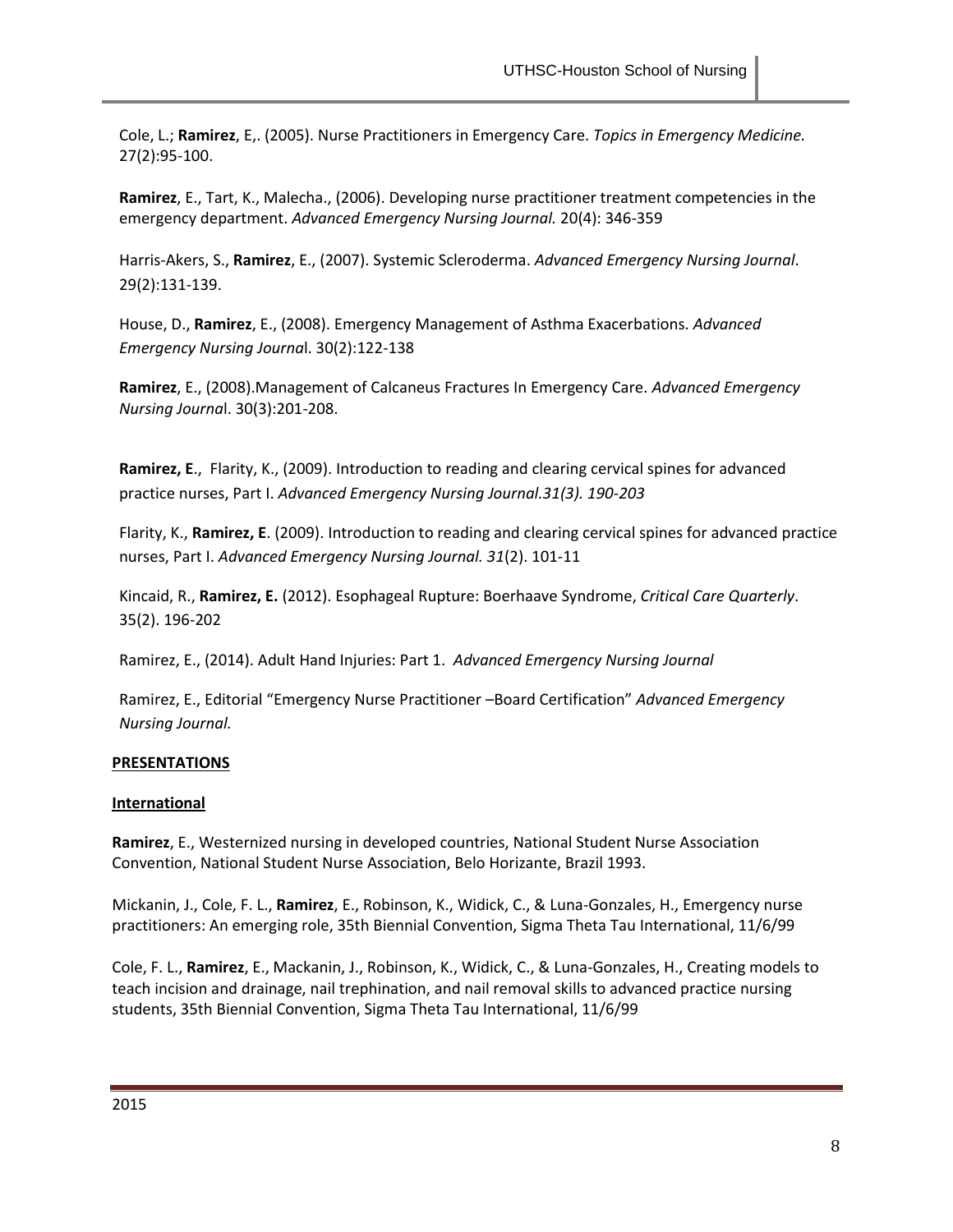**Ramirez**, E., Educating Advanced Practice Nursing Students for the Role of Emergency Nurse Practitioner: A Model Program, Sigma Theta Tau International 35TH Biennial Convention San Diego, California, 1999

## **National**

**Ramirez**, E., Cole, F. L., Mickanin, J., Robinson, D., Widick, C., & Luna-Gonzales, H., Educating advanced practice nursing students for the role of emergency nurse practitioner, 35th Biennial Convention, Sigma Theta Tau, 1999

Mickanin, J., Cole, F. L., & **Ramirez**, E., Developing models for teaching incision and drainage skills to emergency nurse practitioner students, NPACE Orlando 1999 National Primary Care Conference, NPACE, 4/9/99

Cole, F. L., **Ramirez**, E., Widick, C., & Robinson, K., Oral boards - A method for evaluating and teaching emergency nurse practitioner students, NPACE Orlando 2000 National Primary Care Conference, NPACE, 4/26/00

Cole, F. L., **Ramirez**, E., Mickanin, J., Robinson, K., & Widick, C., Educating nurse practitioner students for practice in the emergency department, NPACE Orlando 1999 National Primary Conference, NPACE, 4/9/99

Cole, F. L., **Ramirez**, E., & Luna-Gonzales, H., emerging role in advanced nursing practice: Role of the emergency nurse practitioner, 23rd National Primary Care Nurse Practitioner Symposium, 7/9/98

Cole, F. L., **Ramirez**, E., & Luna-Gonzales, H., The emergency nurse practitioner program: An update, 23rd National Primary Care Nurse Practitioner Symposium, 7/9/98

Cole, F. L., Lunar-Gonzales, H., **Ramirez**, E., & Flanagan, T., Educating emergency/ambulatory care nurse practitioners: An unique collaborative program, 1995 Biennial Convention, Sigma Theta Tau International, 1995

Cole, F. L., & **Ramirez**, E., Emergency nurse practitioner, 22nd National Primary Care Nurse Practitioner Symposium, 9/22/00

**Ramirez**, E., Learn from others Mistakes: Avoiding the Litigious Dragon, (ENA -SA - Chicago IL) 1999

**Ramirez**, E., Triage Terrors, (ENA -SA -Washington, DC), 2000

**Ramirez** E., G, Health Care Disparities, (NAHN). Empowerment Educational Conference, Houston, TX, 2001

2015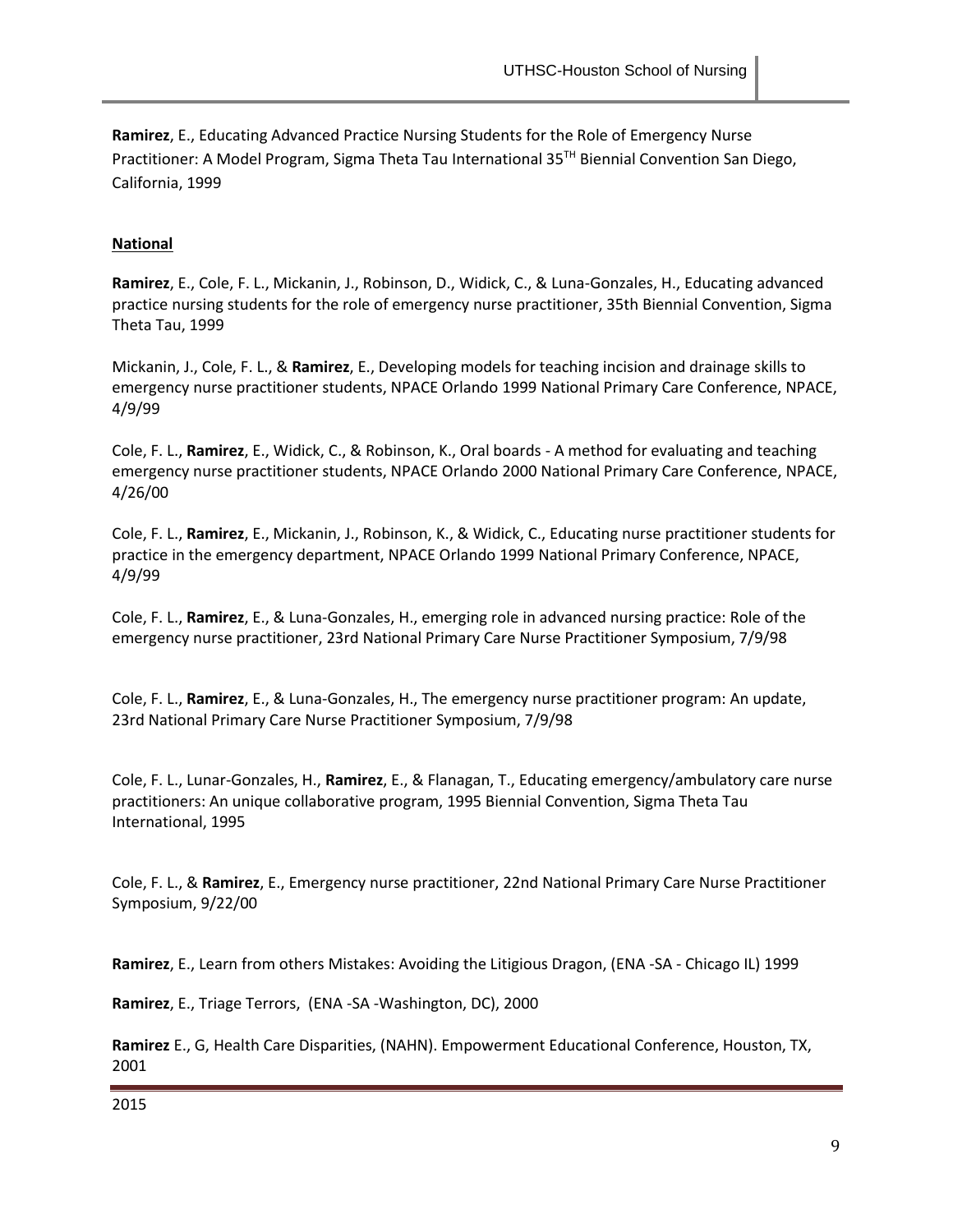**Ramirez**, E., Health Care Disparities, National Association of Hispanic Nurses (NAHN). Houston, TX. 2002

**Ramirez**, E., What do you mean we don't use Silvadene anymore? (ENA -SA Philadelphia, PA), 2003

**Ramirez**, E., Hand Assessment - You Put your finger Where? (ENA -SA - Philadelphia, PA), 2003

- **Ramirez**, E.,**.** Emergency Nurses Association Scientific Assembly Nashville, TN. 2005 *Cut to the Chase - Just tell me what I need to know The Smart of History Taking*
- **Ramirez**, E., Emergency Nurses Association Scientific Assembly Salt Lake City, Utah September 2007 *MRSA –It's out of control*

**Ramirez**, E., Emergency Nurses Association – Scientific Assembly Minneapolis September 2008

*Updates in Wound Management*

*Delphi Study Outcomes Emergency Nurse Practitioner Competency* 

**Ramirez, E**., American Academy of Nurse Practitioners (AANP). 2009

"Delphi : Nurse Practitioners in Emergency Care" Phoenix, AZ

**Ramirez, E.,** Texas Nurse Practitioner annual meeting September 2009, Houston, Texas

Salty Debate "Hyponatremia" "Invasive Procedures" (utilizing Simulation) Poster "Developing Competencies for the NP in the ED"

**Ramirez, E.,** National Organization Nurse Practitioner Faculty (NONPF). 2009

"Delphi : Nurse Practitioners in Emergency Care" Washington, DC.

**Ramirez, E.,** "Cranky Provider: Emotional intelligence" ENA 2010 Scientific Assembly San Antonio TX

**Ramirez, E.,** ENA 2011 Scientific Assembly Tampa Florida presentations

Wound Management; ESRD : can I use that line? Management in the ED

**Ramirez, E**., "Cranky Provider: Emotional Intelligence" Minnesota ENA Illinois ENA April 2011

**Ramirez, E.,** Texas Nurse Practitioner - September 2011. Fort Worth, Texas "Cranky Provider: Emotional Intelligence"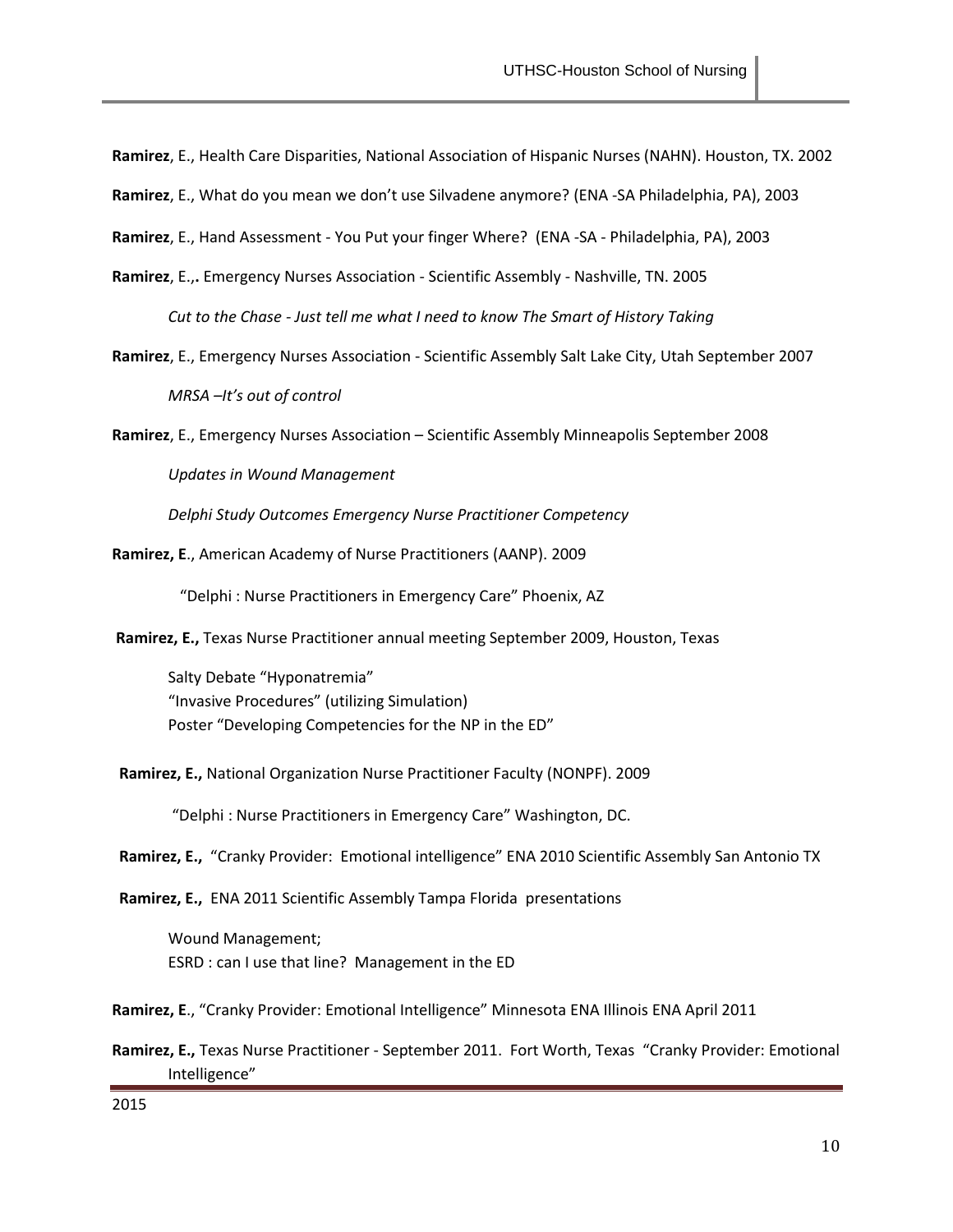- **Ramirez, W.,** American Academy of Nurse practitioners June 2012, Orlando Florida, "Psychiatric Emergencies"
- **Ramirez, E**,. Emergency Nurses Association **–**September 2012,Scientific assembly." Fluid resuscitation in the trauma patient – Make it dry" Accepted (unable to attend)
- **Ramirez, E.,** American Academy Nurse Practitioners June 2013 "Clearing C-Spines"
- **Ramirez, E.,** Emergency Nurses Association September 17-20 Scientific Assembly "**Keynote -** Simulation presentation LIVE streaming of **–**placing Intra osseous with Proximal Humerus approach"

Stop the fluid: Permissive Hypotension and delivery of Blood Products in the Shock room

Ramirez, E ENA

## **State**

**Ramirez**, E. G., Nurse practitioners and physician assistants in the ED: Answering the hard questions about effective utilization, Texas College of Emergency Physicians, 11/15/96

**Ramirez**, E., Pediatric Trauma Texas - Region 2 Continuing Education, McAllen, TX. 1998

**Ramirez**, E., Wound Management: Cutting through the layers. (ENA - SA) 2000, 2002, 2003, 2004

Ramirez E., San Antonio ENA

**Local**

**Ramirez**, E., Introduction to arterial lines., Hermann Hospital, 1992

**Ramirez,** E., DIC. Trauma Symposium, Hermann Hospital, 1993

**Ramirez**, E. G., Language barriers affecting primary health care in Spanish speaking patients in the emergency center, Hermann Hospital, 1993

Calabro, K., Weltge, A., Parnell, S., **Ramirez**, E., Goldstein, D., & Mackey, T., Preliminary report of an educational module on universal precautions and infection control practices for second year medical students, The University of Texas Health Science Center-Houston, 1996

**Ramirez**, E., Incision and Drainage of Abscesses: Hands on Approach. (ENA -SA) 1999.2000, 2002, 2003,2004.

**Ramirez**, E., G., What is Hispanic? National Hispanic Nurses Association Houston Chapter -Globalization of Nursing Educational Conference, 2003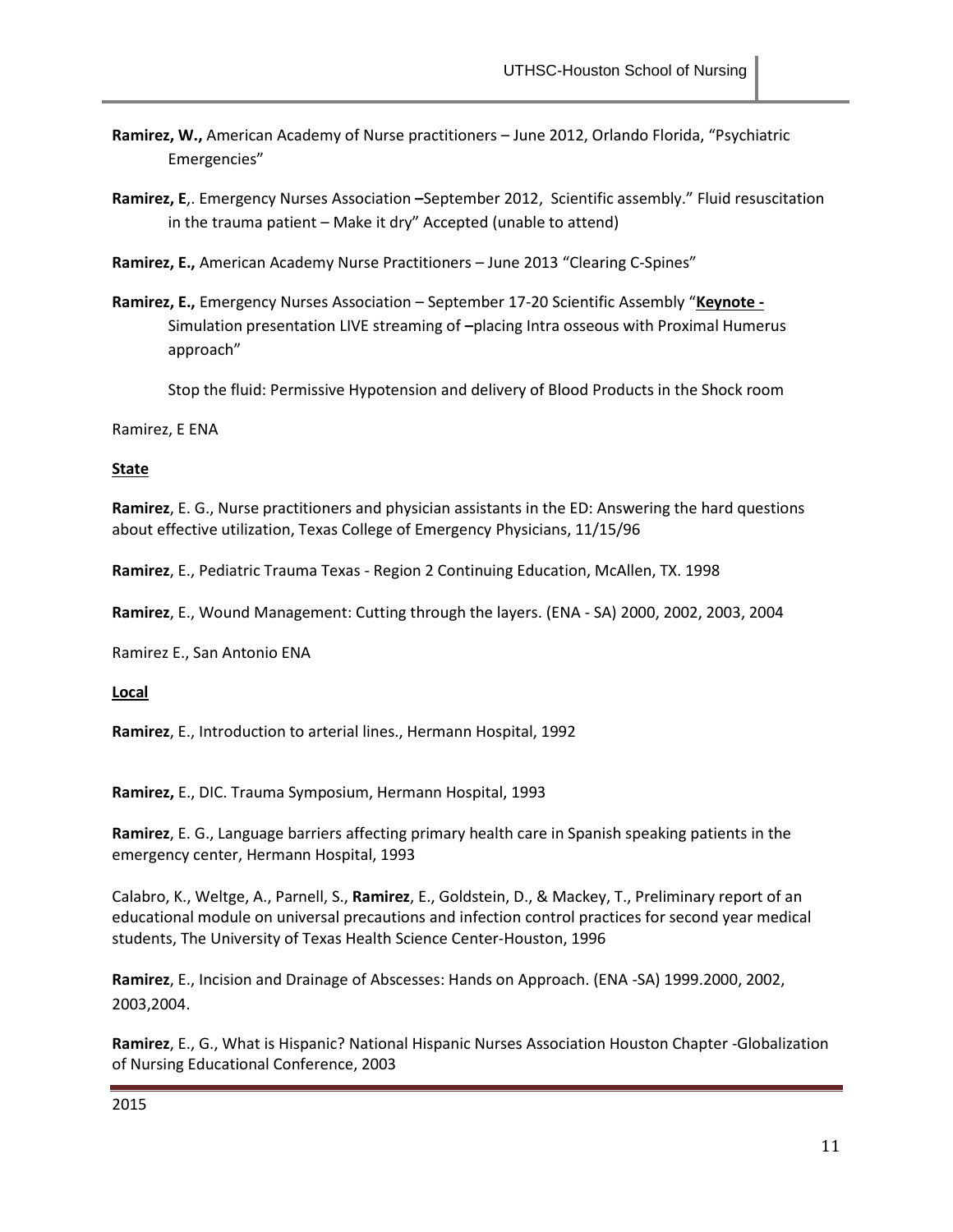**Ramirez**, E., G., Multicultural Diversity in the Work Setting, Memorial Hermann Hospital Nurse's week Conference, 2003

**Ramirez**, E., G., "Bioterrorism" for the Houston area. Under the Texas Bioterrorism Continuing Education 2004-2005

**Ramirez**, E. Sigma Theta Tau Founders Day. "Disaster Management" October 2008

**Ramirez**, E., Harris County Hospital District Trauma Symposium. March 2012, "Fluid resuscitation in the trauma patient – Make it dry."

**Ramirez**, E., "Trauma Nursing – Driving positive outcomes" Memorial Hermann Hospital - TMC - August 2012.

**Ramirez**, E., "The Art of Triage" Harris Health System – Oct 2012

**Ramirez, E**., "Thoracic Trauma" Memorial Hermann Hospital Trauma Institute orientation - Aug -2012, 2013

**Ramirez, E.,** "Death of the Nursing Process by Quick look, MSE and 2014ENA Houston chapter

### **CONSULTATION**

**U.S. Department of Health and Human Services Health Resources and Services Administration, Affordable Care Act: Nurse Education, Practice, Quality and Retention (NEPQR) Program to consult Nebraska on their HRSA grant Advanced Rural Hospital Care to be submitted to the grant funded will have consultation with group. 2011 (grant was funded will continue consultation)**

**Panama City, Panama (March, 2011)** Consultation with governmental educational and healthcare division to support education and health care initiatives. A cohort of nursing faculty was then brought to Houston for an educational program in which I was responsible for education on simulation utilization in the education of nursing students

### **PROFESSIONAL SERVICE**

| Emergency Nurses Association Houston Chapter | Role                          | Inclusive dates |
|----------------------------------------------|-------------------------------|-----------------|
|                                              | <b>Board Member</b>           | 1995/1998       |
|                                              | President                     | 2011            |
|                                              | Immediate past president 2012 |                 |
|                                              |                               |                 |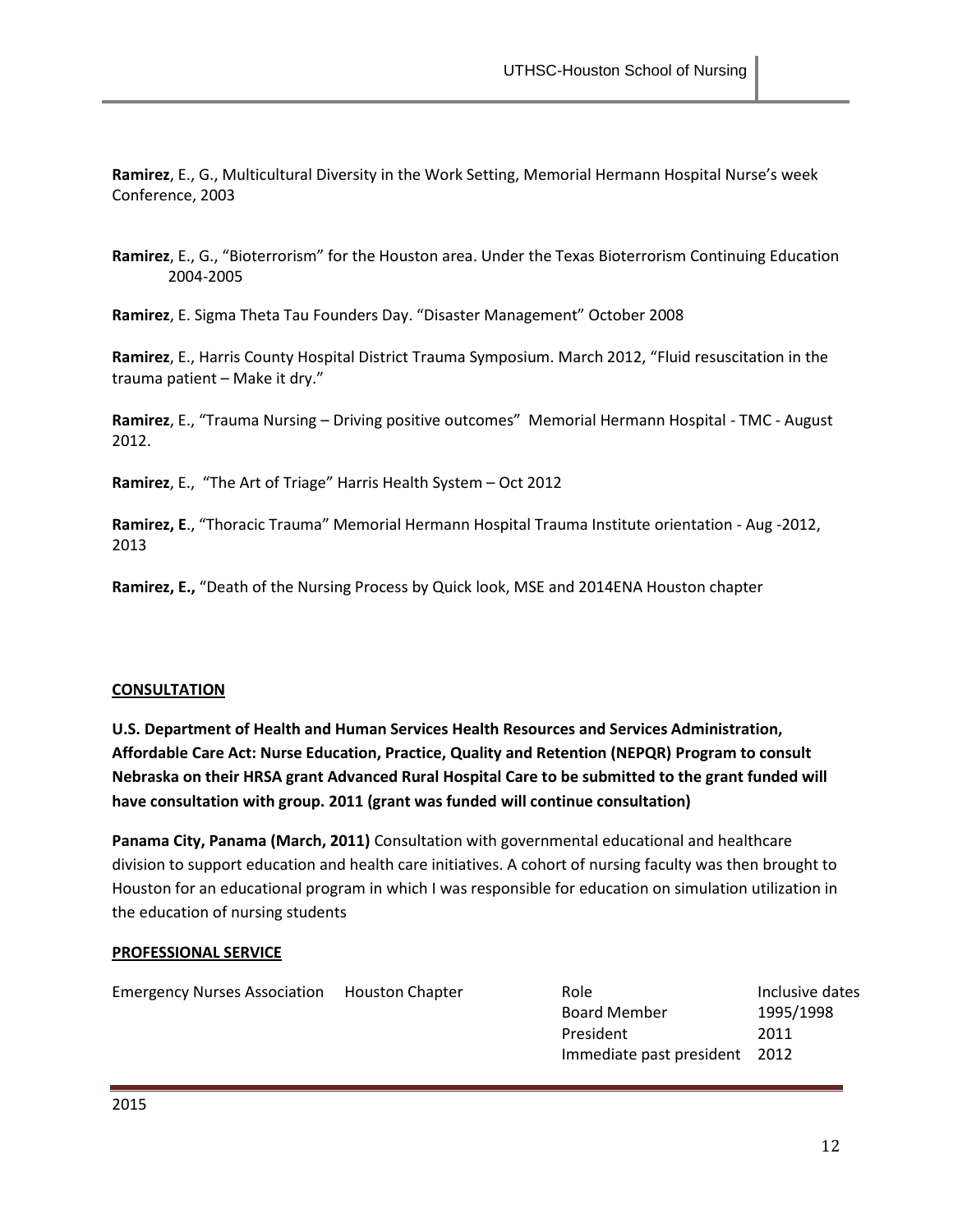| The University of Texas-<br>Houston                                                                             | The University of Texas-<br>Houston<br>Houston, SON, Houston, Tx | Member, Lead Task Force<br>Review Exit Exam,<br>Undergraduate<br><b>Curriculum Committee</b>                              | 1996 - 1996  |
|-----------------------------------------------------------------------------------------------------------------|------------------------------------------------------------------|---------------------------------------------------------------------------------------------------------------------------|--------------|
| <b>Faculty Retreat Committee</b>                                                                                | The University of Texas-<br>Houston<br>Houston, SON, Houston, TX | Member                                                                                                                    | 1996-1997    |
| <b>Teaching Award Committee</b>                                                                                 | The University of Texas-<br>Houston<br>Houston, SON, Houston, TX | Member                                                                                                                    | 1998-1998    |
| National Association of<br><b>Hispanic Nurses</b>                                                               | <b>Houston Chapter</b>                                           | <b>Education Conference</b><br>Committee                                                                                  | 2002-2006    |
| "Cool Topics in Emergency and<br>Trauma Care"                                                                   | <b>Houston Chapter ENA</b>                                       | <b>Education Committee</b>                                                                                                | 2001-2006    |
| <b>Emergency Nurses Association</b><br>National Committee -<br><b>Advanced Practice</b>                         |                                                                  | Member                                                                                                                    | 2005         |
| Katrina Relief George R. Brown<br><b>Healthcare Center</b>                                                      | University of Texas at<br>Houston                                | Director nursing services                                                                                                 | 2005         |
| <b>Emergency Nurses Association</b>                                                                             |                                                                  | Co-Chair of the Advanced<br><b>Practice NP Validation</b><br>Committee                                                    | 2006 to 2010 |
|                                                                                                                 |                                                                  | Chair of the position<br>statement committee                                                                              | 2010-2012    |
| Disaster Rapid Response Team                                                                                    | University of Texas at<br>Houston                                | Chief of University of<br><b>Texas Health Science</b><br>Center Disaster Rapid<br>Response Team<br><b>Hurricane Dolly</b> | 2008         |
|                                                                                                                 | University of Texas at<br>Houston                                | Development of<br><b>Competency Evaluation</b><br>for Mid-level providers<br>utilizing simulation.                        | 2008         |
| The Developing Hospital<br><b>Standards for Culturally</b><br><b>Competent Patient-Centered</b><br>Care Project |                                                                  | Expert Advisory Panel,<br>The Joint Commission.                                                                           | 2008         |
| <b>UTHealth</b>                                                                                                 | <b>UTHealth School of nursing</b>                                | Disaster response representative                                                                                          |              |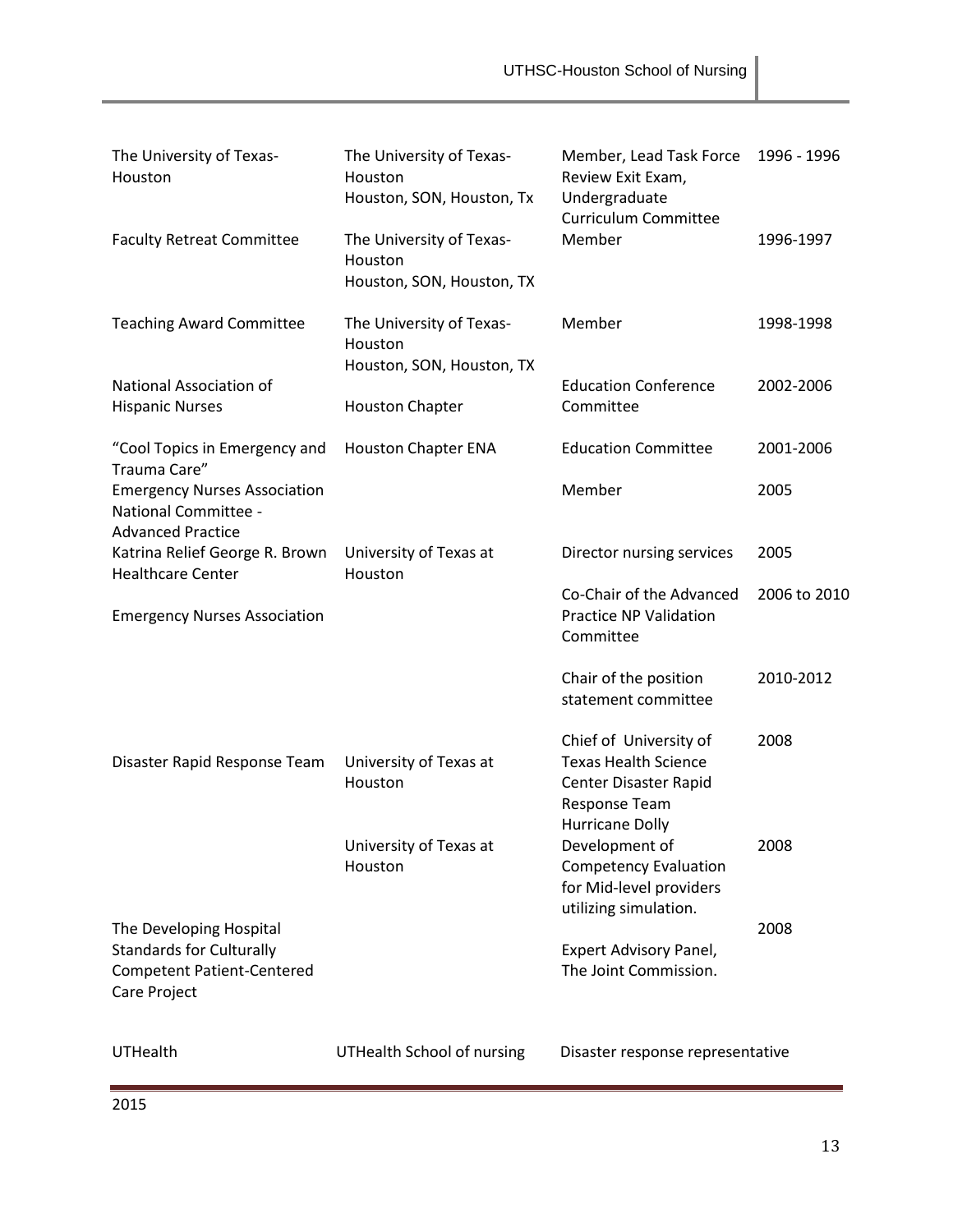Member 1996-1996

2005-present

American Nurses

Credentialing Center (ANCC) and Committee Emergency Nurse Practitioner Portfolio Certification 2013

## **Professional Memberships**

| 2008, 2013 - present member, Texas Nurse Practitioners                                                                          |           |
|---------------------------------------------------------------------------------------------------------------------------------|-----------|
| 2001 to 2005 Member, National Hispanic Nurses Association                                                                       |           |
| 1997 to Present Member, American Nurses' Association                                                                            |           |
| 1995 to present Member, Houston Area Nurse Practitioners                                                                        |           |
| 1995 to 2005 Member, Minority Faculty Association                                                                               |           |
| 1991 to Present Member, Emergency Nurses Association                                                                            |           |
| 1987 to Present Member, Zeta Pi Chapter, Sigma Theta Tau                                                                        |           |
| 2005 - Present Member, American Academy of Nurse Practitioners                                                                  |           |
| 2006 – Present Member, Fellow American Academy of Nurse Practitioners                                                           |           |
| 2012 - Present Society for Trauma Nurses                                                                                        |           |
| 2013 - Member, Fellow Academy of Emergency Nursing                                                                              |           |
| 2014 – President Founder, American Academy of Emergency Nurse Practitioners                                                     |           |
| <b>Community Service</b>                                                                                                        |           |
| The University of Texas Health Science Center-<br><b>Standard Precautions Instructor</b><br>Houston Medical School, Houston, TX | 1996-1996 |

Assessment of Nurses, Program Development Committee, Brownsville, TX

Rio Grande Valley Project, Advance Health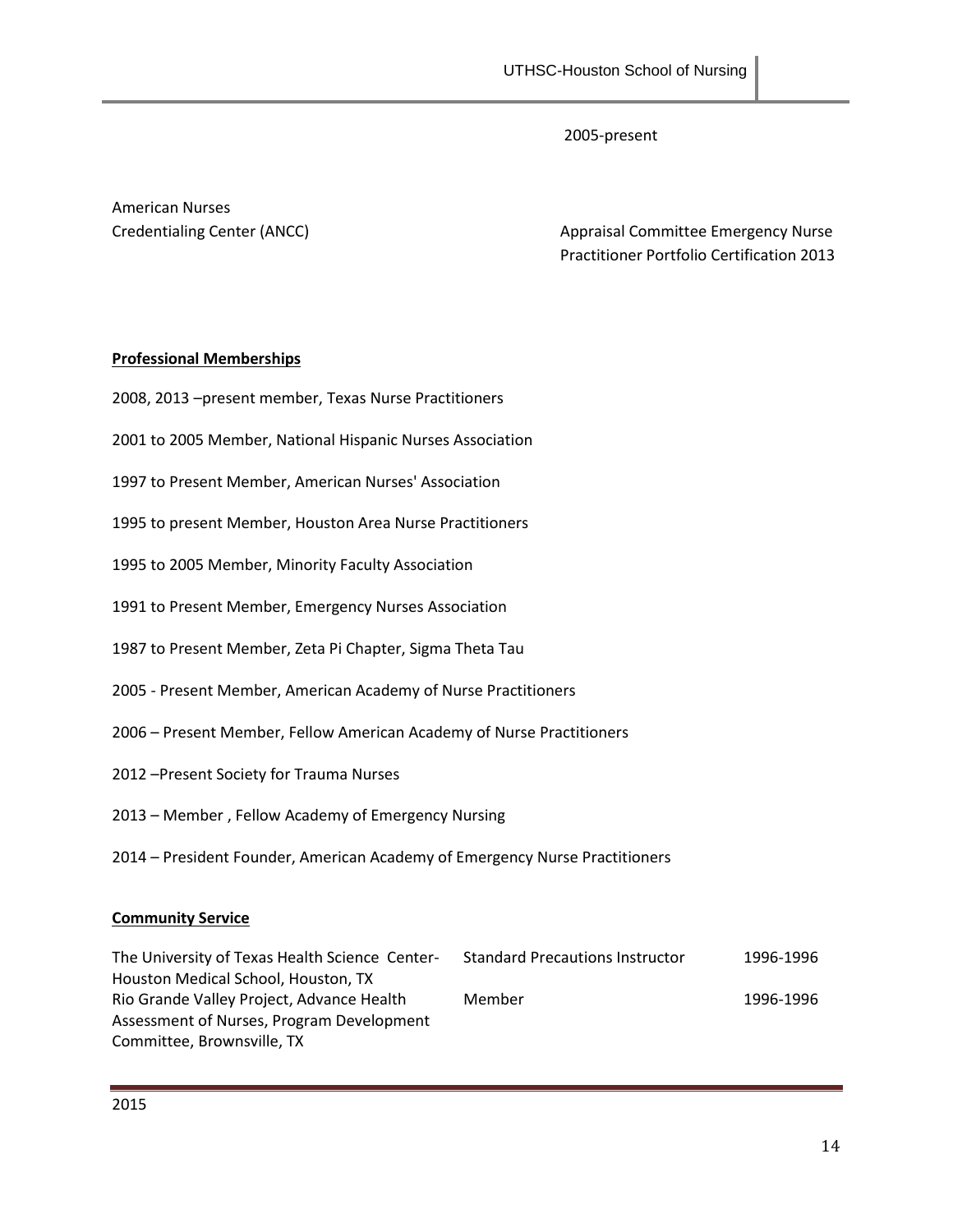|                                                                                           | UTHSC-Houston School of Nursing                                 |           |
|-------------------------------------------------------------------------------------------|-----------------------------------------------------------------|-----------|
| Advanced Health Assessment of Nurses<br>Rio Grande Valley Project, McAllen, TX            | Member                                                          | 1996-1996 |
| The University of Texas Health Science Center-<br>Houston Medical School, Houston, TX     | <b>Advanced Cardiac Life Support</b><br>Instructor              | 1996-1996 |
| Pediatric Trauma, McAllen, TX                                                             | Region 2 School Nurse CEO                                       | 1998-1998 |
|                                                                                           | Hurricane Katrina relief and Red<br>Cross                       | 2005      |
|                                                                                           | Disaster Rapid Response Team<br>Hurricane Dolly,<br>South Texas | 2008      |
| Memorial Hermann Hospital TMC                                                             | <b>Trauma Nursing</b>                                           | 2012      |
| UNIVISION Have done a myriad of live<br>television spots on health care topics in Spanish |                                                                 | 2010-2014 |

# **Graduate courses at University of Texas School of Nursing at Houston**

| N6152 Advanced Physical Assessment                 |
|----------------------------------------------------|
| N6274 Family / primary care concepts               |
| N6275 Treatment of health care deviations I        |
| N6276 Treatment of health care deviations II       |
| N6202 / N6551 Diagnostic tests and procedures      |
| N6159W Health Care systems and Practice Management |
| N6743 Role of the Emergency Nurse Practitioner     |
| N6742 Role of the Acute Care Nurse Practitioner    |
| N6752 Role of the Family Nurse Practitioner        |
| N6271 Emergency/Trauma Nurse Practitioner I        |
| N6272 Emergency/Trauma Nurse Practitioner II       |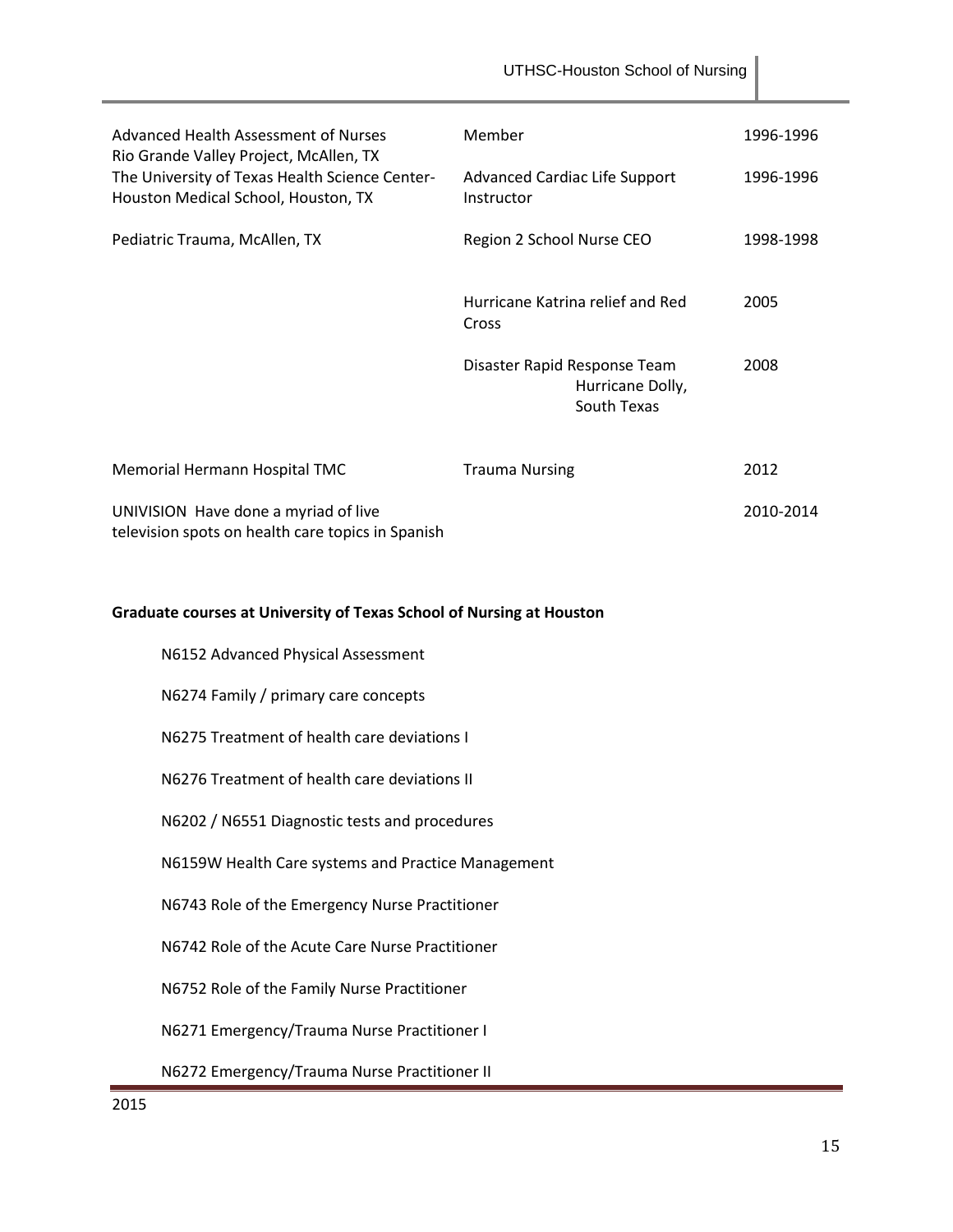N6551 Diagnostic Tests and Procedures

#### **Undergraduate courses at University of Texas School of Nursing at Houston**

N6528 Management of the Patient in High Acuity

Simulation laboratory for High Acuity – 2006 - 2011

#### **List of Project/Thesis/Dissertation Advisees**

#### *Clinical Projects*

Expediting the Triage Process in the Emergency Department – Patricia Long. (2000)

Expediting Medical Care through implementation of an emergency department fast track process – Paul Barfknecht, Molly Stapish Grodian, Cheryl Ray. (2001)

Educating Rural Emergency Department Nurses about Commonly used Advanced Cardiac Life Support Drugs - Sharon A. Tatum (2002)

Emergency Department Administration of Aspirin to Patients with Chest Pain – Robert Palmer, Tracey K. Fasolino. (2001)

Neurologic Benefits of Utilizing Induced Hypothermia in Patient Post Cardiac Arrest – Lesley Ann Richards. (2006)

A Guide to Critical Thinking for Graduate Nursing in the Emergency Room – Anne M. Dykes. (2007)

Learning Fluid Resuscitation Using a Rapid Volume Fluid Infuser – Mary A. Corley. (2007)

#### *Thesis*

Attitudes and opinions Toward Organ procurement and Donation of Army Nurses working in Army Emergency Department - Miguel A. Rosado. (1995)

Barriers to Nurse Practitioners in Navy Emergency Departments – Andrew A. Galvin. (1997)